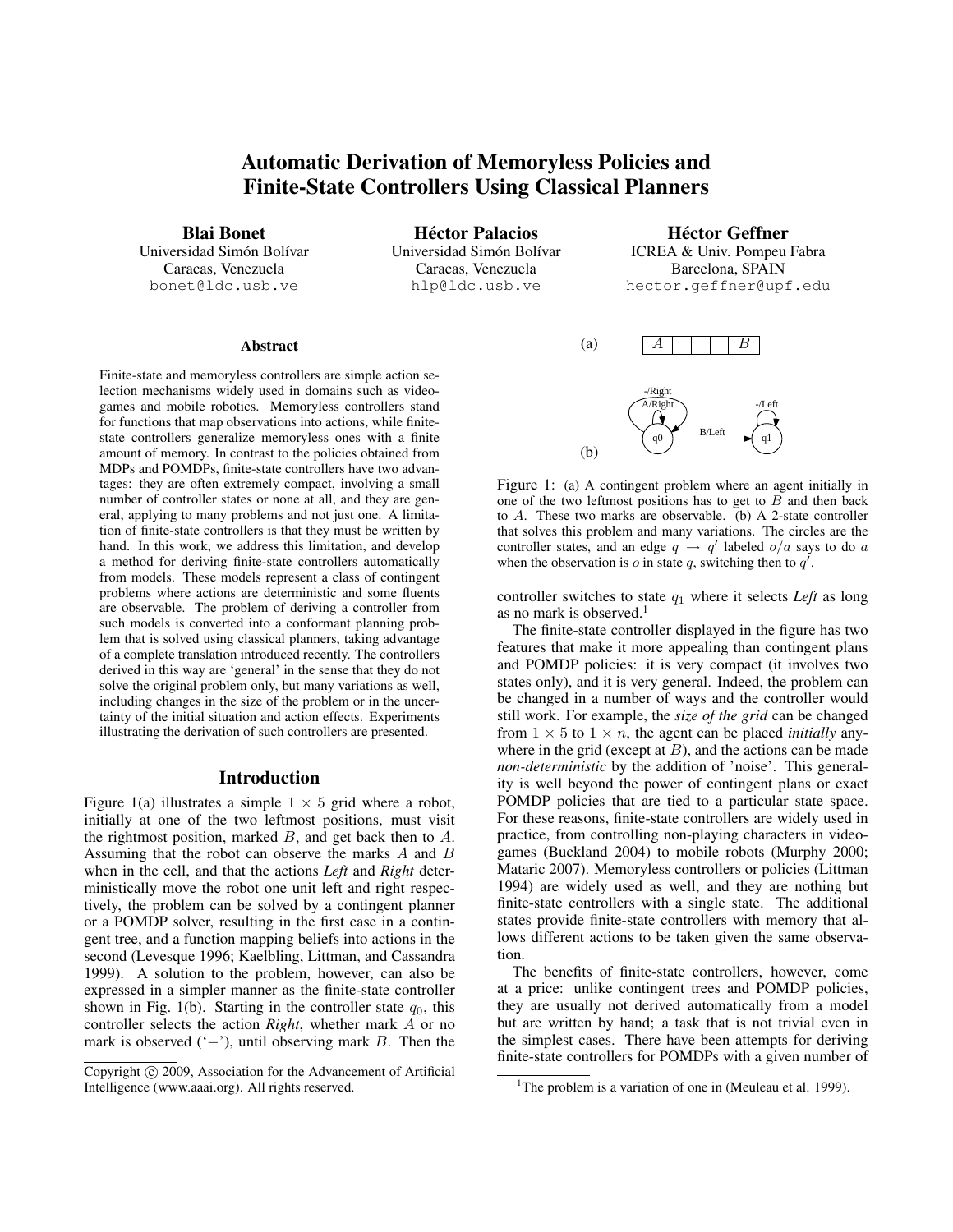states (Meuleau et al. 1999; Poupart and Boutilier 2003; Amato, Bernstein, and Zilberstein 2007), but the problem can be solved approximately only with no correctness guarantees.

In this work, we develop a model-based method for deriving finite-state controllers automatically. The models represent a class of contingent problems where actions are deterministic and some fluents are observable. The task of deriving a controller for such models is converted into a conformant planning problem that is solved by a classical planner, taking advantage of a complete transformation reported recently (Palacios and Geffner 2007). A conformant problem is a contingent problem with no sensing where solutions are action sequences like in classical planning.

We will show that the controllers derived automatically in this way are 'general' in the sense that they not only solve the original problem (i.e., for which they are formally correct) but many variations as well, including changes in the size of the problem and in the uncertainty of the initial situation or action effects. We illustrate the nature and the derivation of such controllers through a number of examples.

The paper is organized as follows. We define the problems (Sect. 2), the finite-state controllers (Sect. 3), and establish a correspondence between the controllers that solve a given problem P and the conformant plans that solve a problem  $P_N$  (Sect. 4). We then show how to solve this transformed problem by solving a classical planning problem using either an heuristic search planner or a SAT planner (Sect. 5) . We finally present a number of examples (Sect. 6) and end with a brief discussion (Sect. 7).

# Model and Language

The model from which we will derive finite-state controllers stands for a class of contingent planning problems. For problems in this class, we make three assumptions. First, that actions are *deterministic* and thus all uncertainty results from incomplete information in the initial situation. Second, that actions may have conditional effects but *no preconditions*, and thus are always executable. And third, that *sensing is passive* meaning that the set of observable fluents is fixed and does not depend on the action taken. The contingent planning problem remains challenging even under these assumptions, and in particular, the controllers that we obtain from these models often work when the assumption of determinism is dropped.

Under these assumptions, we adopt a syntax for expressing contingent problems similar to the one used for defining classical problems  $P = \langle F, I, A, G \rangle$ , where F is the set of fluents,  $I$  and  $G$  stand for the initial and goal situations, and A is the set of actions, except for the following features.

Actions  $a$  in  $A$  have all empty preconditions but may have a number of conditional effects  $C \rightarrow C'$ , where C is a set of fluent literals and  $C'$  is either one such set or one such literal. We sometimes write them as  $a: C \to C'$  when we want to indicate the action name.

The initial situation  $I$  is given by a set of clauses over the fluents in  $F$  so the possible initial states of  $P$  are the truth valuations over  $F$  that satisfy  $I$ .

A set D of *axioms* or *ramification rules*  $r \Leftarrow C$  are used to define a set of 'non-primitive fluents'  $r \in R$ , where C is a set of literals defined over the 'primitive fluents' in F (Thiébaux, Hoffmann, and Nebel 2005). The sets  $R$  and  $F$ are disjoint, and we allow non-primitive fluents in the body C of conditional effects  $C \rightarrow C'$  and goals, but we do not allow them in the heads  $C'$ .

A state  $s$  is a truth valuation over the primitive fluents that defines the truth value of the non-primitive fluents  $r \in R$ through the axioms: r is true in s iff there is an axiom  $r \leftarrow C$ such that  $C$  is true in  $s$ .

The *observable fluents* or simply the *observables* refer to a set  $O \subseteq R$  of non-primitive fluents whose truth value in a given state  $s$  is known to the agent. An observation  $o$  represents the conjunction of O-literals that are true in a given state. We refer to the observation that corresponds to the state s as  $o(s)$  and to the set of all possible observations as  $O^*$ . Clearly, the size of  $O^*$  is exponential in the number of observable fluents. The observables along with the set of axioms defining them constitute what is called the *sensor model*, that relates the true but hidden state s with the information  $o(s)$  available to the agent.

These elements define the class of contingent problems considered, that we call Partially Observable Deterministic Control Problems (PODCPs), abbreviated simply as *control problems:*

**Definition 1.** *A control problem is a tuple P* =  $\langle F, I, A, G, R, O, D \rangle$  *where* 

- F *is a set of (primitive) fluents,*
- I *is a set of* F*-clauses representing the initial situation,*
- A *is a set of deterministic actions with conditional effects but no preconditions,*
- G *is a set of literals representing the goal situation,*
- R *is a set of non-primitive fluents,*
- *O* is the set of observable *fluents*,  $O \subseteq R$ *, and*
- D *is the set of axioms defining the fluents in* R*.*

As an illustration, the control problem expressed by the problem depicted in Fig. 1(a), can be expressed by means of (primitive) fluents  $p_i$ ,  $i = 1, \ldots, 5$ , denoting the possible positions of the agent starting from the left, the non-primitive fluent *visitedB* defined through the axiom *visitedB*  $\Leftarrow$  p<sub>5</sub>, and initial and goal situations  $I = \{oneof(p_1, p_2)\}\$ and  $G = \{p_1, visitedB\}$ . The observables are the non-primitive fluents A and B defined by means of the axioms  $A \Leftarrow p_1$ and  $B \Leftarrow p_5$ , and the actions are *Left* and *Right* with conditional effects  $p_i \rightarrow p_{i+1} \land \neg p_i$  and  $p_{i+1} \rightarrow p_i \land \neg p_{i+1}$ respectively, for each  $i = 1, \ldots, 4$ .

In PODCPs, the initial situation defines a set  $S_0$  of possible initial states  $s_0$ , and from any such state, a sequence of actions  $\langle a_0, \ldots, a_n \rangle$  defines a unique trajectory  $\langle s_0, a_0, \ldots, a_n, s_{n+1} \rangle$  of state-action pairs, and a unique trajectory  $\langle o_0, a_0, \ldots, a_n, o_{n+1} \rangle$  of observation-action pairs, that can be obtained by replacing  $s_i$  by  $o(s_i)$ .

# Solutions Forms and Finite-State Controllers

PODCPs are a subclass of contingent planning problems and 'qualitative' POMDPs where the uncertainty is repre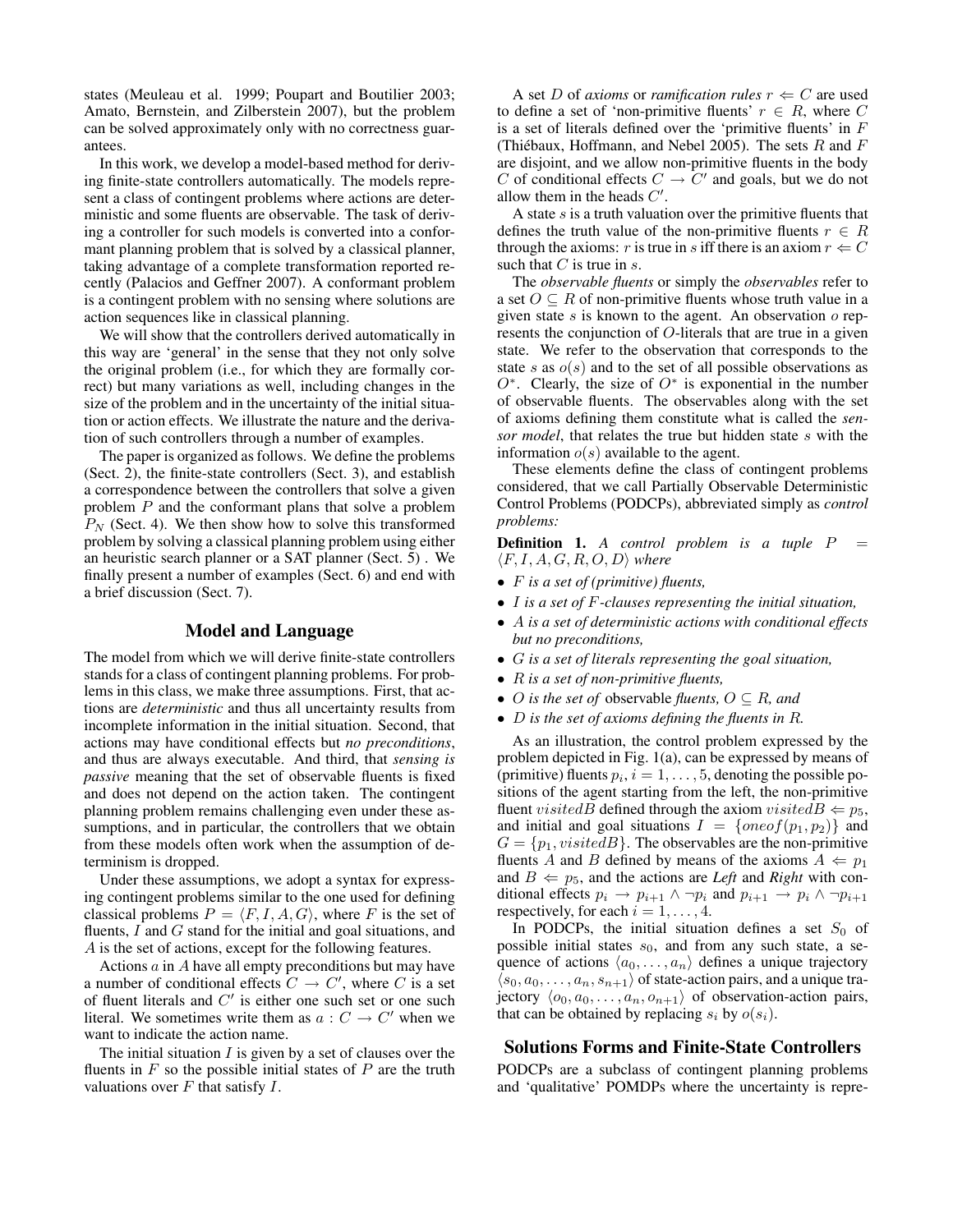sented by sets of states rather than by probability distributions. Their solutions can be expressed as contingent trees or functions mapping beliefs (sets of states) into actions.

For example, for a version of the control problem shown in Fig. 1 where the agent starts in one of the two leftmost positions but the goal is set to reach the rightmost position, a possible contingent solution can be expressed by the *contingent plan*

$$
\langle Right, Right, Right, if \neg B then Right \rangle
$$

where  $Right$  is the action to go right, and  $B$  is the observations that corresponds to the rightmost position.

A POMDP solution to the problem, on the other hand, can be given by the partial policy  $\pi(b) = Right$ , with b ranging over the belief states where the agent is certain not to be at the rightmost position  $p_5$ .

An iterative plan of the form

**while** 
$$
-
$$
 or  $A$  is observed **do** Right

also solves the problem but no domain-independent planner considers such plans (Sardina et al. 2006).

Finite-state controllers (FSCs) provide yet another solution form. Formally, a finite-state controller for a PODCP  $P = \langle F, I, A, G, R, O, D \rangle$  is a tuple  $C = \langle Q, A, O^*, \delta, q_0 \rangle$ with a non-empty and finite set Q of *controller states*, sets A and  $O^*$  of actions and observations, a (partial) transition function δ that maps *observation and controller state pairs*  $\langle o, q \rangle \in O^* \times Q$  into *action and controller state pairs*  $\langle a, q' \rangle \in A \times Q$ , and an initial controller state  $q_0 \in Q$ .

Controller states serve as controller memory allowing the selection of different actions given the same observation. A FSC with a single state represents a memoryless controller.

For example, the FSC  $C$  that solves the problem above contains the single state  $q_0$ , and a partial transition function  $\delta$  that maps the observations A and '−' in the state  $q_0$  into the action  $Right$  and the same state  $q_0$ ; namely  $\delta(\langle A, q_0 \rangle) =$  $\langle Right, q_0\rangle$  and  $\delta(\langle -, q_0\rangle) = \langle Right, q_0\rangle$ .

We depict controllers graphically using circles to represent controller states  $q$  and directed edges with labels to represent the transition from one controller state into another (or the same) controller state. An edge from  $q$  to  $q'$  with label  $o/a$  states that the transition function of the controller maps the pair  $\langle o, q \rangle$  into the pair  $\langle a, q' \rangle$ . A 2-state controller for the problem is shown in Fig. 1(b). Memoryless controllers are depicted instead as tables mapping observations into actions, as they contain a single state only.

We use rules of the form  $\langle o, q \rangle \rightarrow \langle a, q' \rangle$  to express that the transition function for C is defined on the pair  $\langle o, q \rangle$  and maps it into the pair  $\langle a, q' \rangle$ . It is also convenient to understand a controller  $\mathcal C$  as a set of such rules, that we express as tuples. Thus we write  $t \in C$  for a tuple  $t = \langle o, q, a, q' \rangle$ if C is defined over the pair  $\langle o, q \rangle$  and maps it into the pair  $\langle a, q' \rangle$ . Note, however, that if  $t = \langle o, q, a, q' \rangle$  is a tuple in C, C cannot contain a tuple  $t' \neq t$  with the same  $\langle o, q \rangle$  pair, as  $\delta$  is a transition *function* over such pairs.

A finite-state controller  $C$  provides, like contingent trees and POMDP policies, an specification of the action  $a_{i+1}$  to do next after a given observation-action sequence  $\langle o_0, a_0, \ldots, a_i, o_{i+1} \rangle$ . The action to do at time  $i = 0$  is  $a_0 = a$  if  $t = \langle o_0, q_0, a, q' \rangle$  is in C and  $o(s_0) = o_0$ , and the controller state that results at time  $i = 1$  is  $q'$ . Similarly, the action to do at time  $i > 0$  is a if o and q are the observation and state at time i, and  $t = \langle o, q, a, q' \rangle$  is a tuple in C, and the controller state that results at time  $i + 1$  is then  $q'$ .

A controller  $C$  and an initial state  $s_0$  determine a unique trajectory  $\langle s_0, a_0, \ldots, a_i, s_{i+1}, \ldots \rangle$  of state-action pairs, and a unique trajectory  $\langle o_0, a_0, \ldots, a_i, o_{i+1}, \ldots \rangle$  of observation-action pairs. These trajectories *terminate* at time  $i + 1$  if the controller state at time  $i + 1$  is q and there is no tuple  $t = \langle o_{i+1}, q, a, q' \rangle$  in C defined over the pair  $\langle o_{i+1}, q \rangle$ . If this is not the case, the observation-action trajectory resulting from  $s_0$  and C is *infinite*.

We will say that a controller  $C$  *solves* a control problem  $P$ if all the state-action pair trajectories that it produces, starting in a possible initial state  $s_0 \in I$ , reach a goal state. This is a weak form of solution as it does not demand all state trajectories to *terminate* in a goal state. The difference does not matter when the goals are observable but is relevant otherwise. In this paper, we will stick to this weak solution form, and leave stronger forms of solutions for future work. We will show nonetheless that many of the controllers that we obtain are terminating, and thus work, even if the goals are not observable.

### Finite-State Controllers as Conformant Plans

The benefits of finite-state controllers over contingent trees and POMDP policies, namely, compact representations that generalize to other problems, come at a prize: while there are well known algorithms for computing solution trees and policies from suitable models, there are no effective methods for computing finite-state controllers. Instead, finite-state controllers are usually written by humans. Recently, heuristic methods for computing finite-state controllers for POMDPs have been considered (Hansen 1998; Meuleau et al. 1999; Poupart and Boutilier 2003) but such methods do not provide any guarantee on the quality or correctness of the result. Below we develop a method for computing finite-state controllers for PODCPs that is formally correct and whose effectiveness will be tested over a number of experiments. For this, the problem of deriving a finitestate controller  $C_N$  with N controller states for a control problem P is mapped into the problem of solving a *conformant problem*  $P_N$  that is then tackled using known methods.

**Definition 2.** *For*  $P = \langle F, I, A, G, R, O, D \rangle$  *and*  $N \ge 1$ *, we define the* conformant problem  $P_N = \langle F', I', A', G' \rangle$  *as the tuple*

- $F' = F \cup (R \setminus O) \cup O^* \cup Q$ ,
- $I' = I \cup \{q_0\} \cup \{\neg o \mid o \in O^*\} \cup \{\neg q \mid q \in Q \setminus \{q_0\}\},\$
- $G' = G$ ,
- $A' = \{b(t) | t \in O^* \times Q \times A \times Q\} \cup \{b^\circ\}$

*where*  $Q = \{q_0, \ldots, q_{N-1}\}$ *. For*  $t = \langle o, q, a, q' \rangle$ *, the action* 

<sup>&</sup>lt;sup>2</sup>Our FSCs are finite automata with output of Mealy-machine type. Moore machines provide an alternative; yet both representations are equally expressive, with Mealy machines typically more succinct (Hopcroft and Ullman 1979).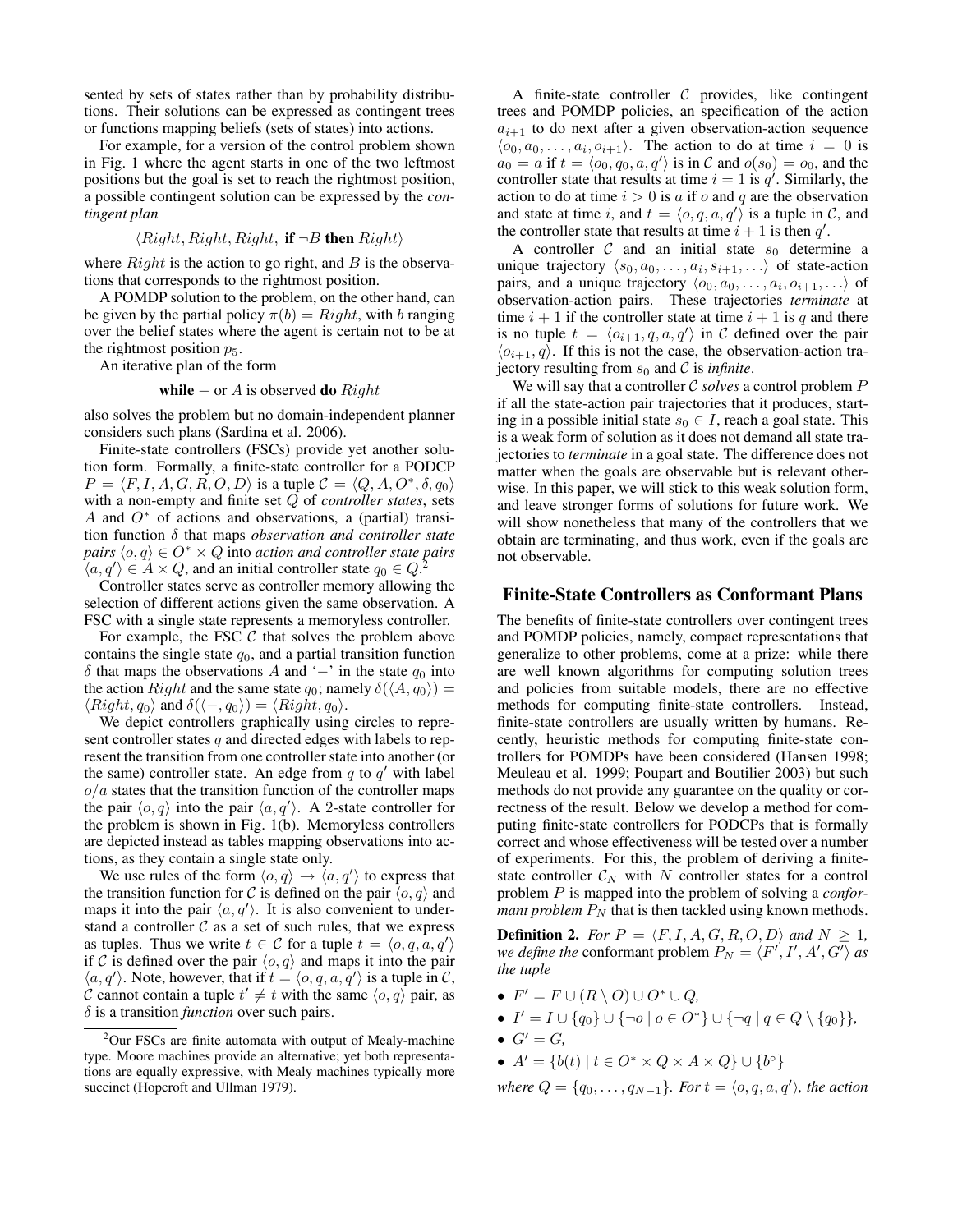b(t) *has conditional effects*

$$
q, o \rightarrow q', \neg o, \neg q
$$
 if  $q \neq q', or$   
 $q, o \rightarrow \neg o$  if  $q = q',$ 

*and conditional effects*  $q, o, C \rightarrow L$  *for each conditional effect*  $a: C \to L$  *in* P. The action  $b^{\circ}$ , *on the other hand, is* a unique (ramification) action *with conditional effects*  $C \rightarrow r$ *for each non-primitive fluent*  $r \in R \setminus O$  *and axiom*  $r \Leftarrow C$ *, and conditional effects*

$$
C_1, C_2, \ldots, C_n \rightarrow o
$$

*for each*  $o \in O^*$  *and each set of axioms*  $\{p_1 \leftarrow C_1, p_2 \leftarrow$  $C_2, \ldots, p_n \Leftarrow C_n$  *such that*  $p_i$ ,  $i = 1, \ldots, n$  *are the observables made true by* o*.*

The ramification action  $b^{\circ}$  takes care of updating the fluents in  $P_N$  that result from the non-primitive fluents in  $P$ : this includes the non-primitive fluents  $r \in R \setminus O$  that are non-observable, and the observations  $o \in O^*$  that result from the truth valuations over the observable fluents. The number of observations is exponential in the number of observables, and moreover, the number of conditional effects for keeping the value of the observations updated, can be exponential in the number of axioms. Normally, however, the number of observables and the number of axioms for defining them, which constitute the *sensor model* for the problem, can be kept bounded even if the size of the problem grows.

A direct and key consequence of this construction is that the observation fluents  $o \in O^*$  are all pairwise mutex in  $P_N$ . This information is used below for proving the correctness of the translation and for solving the problem  $P_N$  that will yield the controller for P.

The translation of the control problem  $P$  into the conformant problem  $P_N$  does several things:

- 1. it translates the observations  $o \in O^*$  and the controller states  $q \in Q$  into fluents in  $P_N$ ,
- 2. it sets the fluent  $q_0$  true in the initial situation, and all other controller states and all observations o to false,
- 3. it makes the effects of the actions  $a$  in  $P$  conditional on each observation  $o \in O^*$  and each controller state  $q \in Q$ so that the 'controller action'  $b(t)$  represents the action a, conditioned on  $\langle o, q \rangle$ , that results in the controller state q' when  $t = \langle o, q, a, q' \rangle$ , and
- 4. it captures the effects of actions on the observations and the non-observable non-primitive fluents of  $P$  by means of the 'ramification action'  $b^{\circ}$ .

The problem  $P_N$  is conformant as the uncertainty in the initial situation  $I$  of  $P$  is transferred into the uncertainty about the initial situation  $I'$  of  $P_N$ , and  $P_N$  involves no observability at all. In  $P_N$ , the observations have been compiled away into the conditional effects of the actions.

Recall that the solution of a conformant problem is an action sequence  $\pi$  that maps the initial belief state into a goal belief state. In the present setting, where actions are deterministic, this can be simplified further, and indeed, an action sequence  $\pi$  solves  $P_N$  if  $\pi$  maps each possible initial state of  $P_N$  into a goal state.

We establish now the correspondence between the finitestate controllers  $C_N$  that solve a control problem P using N controller states and a particular class of conformant plans  $\pi$ that solve  $P_N$ . First of all, it will be convenient to consider two types of conformant plans, sequential and parallel, the former being a special case of the latter.

**Definition 3.** A parallel plan *in*  $P_N$  *is a finite sequence of sets of actions* A<sup>i</sup> *each containing either 'controller actions'* b(t) *only, or the 'ramification action'* b ◦ *only, but not both. A* sequential plan *is a parallel plan where all the sets of actions* A<sup>i</sup> *are singletons.*

In addition, we are interested in parallel or sequential plans in  $P<sub>N</sub>$  that are consistent with a controller. We call these the *functional* plans.

Definition 4. *A sequential or parallel plan is* functional *iff for any pair of actions* b(t) *and* b(t 0 ) *appearing in the plan* for  $t = \langle o, q, a, q' \rangle$  and  $t' = \langle o, q, a', q'' \rangle$ ,  $\langle a, q' \rangle = \langle a', q'' \rangle$ .

Functional plans are the ones whose behavior can be explained by a finite-state controller. We show below how to constrain the problem  $P_N$  so that the resulting plans are all functional in this sense. Actions  $b(t)$  and  $b(t^{\tau})$  are allowed to be done in parallel in functional plans, as at most one of these actions will have an effect on any state  $s$  in any belief state over  $P_N$ . Indeed, if  $t = \langle o, q, a, q' \rangle$ , then  $b(t)$  has an effect on s only if  $s \vDash o \land q$ , but then if  $b(t') \neq b(t)$ for  $t' = \langle o', q'', a', q''' \rangle$  either  $o'$  or  $q''$  will be false in s as both, different controller states, and different observations, are mutually exclusive in  $P_N$ .

The correspondence between the controllers  $\mathcal{C}_N$  that solve the problem  $P$  with  $N$  controller states and a class of functional plans that solve the conformant problem  $P_N$  is established by means of the following theorems:

**Theorem 5.** If the finite-state controller  $C_N$  solves the con*trol problem* P *in at most* k *steps, the* functional parallel plan  $\pi(\tilde{\mathcal{C}}_N) \,=\, \langle A_0, B_0, A_1, \ldots, B_k, A_{k+1}\rangle, \text{ where } A_i \,=\, \{b^\circ\}$ *and*  $B_i = \{b(t) \mid t \in C_N\}$  *for*  $i = 0, \ldots, k + 1$ *, solves the conformant problem*  $P_N$ *.* 

Theorem 6. *Let* π *be a* functional *conformant plan that* solves  $P_N$ , whether sequential or parallel. Then the con*troller*  $\mathcal{C}_N(\pi) = \{t \mid b(t) \in \pi\}$  *solves the problem P.* 

The proof of the first theorem mimics somewhat the proof in (Hoffmann and Brafman 2005) that the actions in a contingent tree that solves the delete-relaxation of a contingent planning problem with no preconditions, form a parallel conformant plan. The idea is that in a contingent problem with no preconditions and no deletes, all the branches in the plan can be applied in parallel, without interfering with each other, mapping all the possible initial states into goal states. If we consider the contingent tree that results from applying the controller  $\mathcal{C}_N$  to P, and the actions a along the branch associated with a possible initial state s, we obtain that those actions map s into a goal state, and that the same occurs if the actions a produced by the tuple  $t = \langle o, q, a, q' \rangle$  in  $\mathcal{C}_N$  in the branch are replaced by  $b(t)$  in the problem  $P_N$ . Moreover, in  $P_N$ , the actions along all branches can be applied in parallel, thus mapping all the possible initial states into goal states. The reason is that two different actions  $b(t)$  and  $\overline{b(t')}$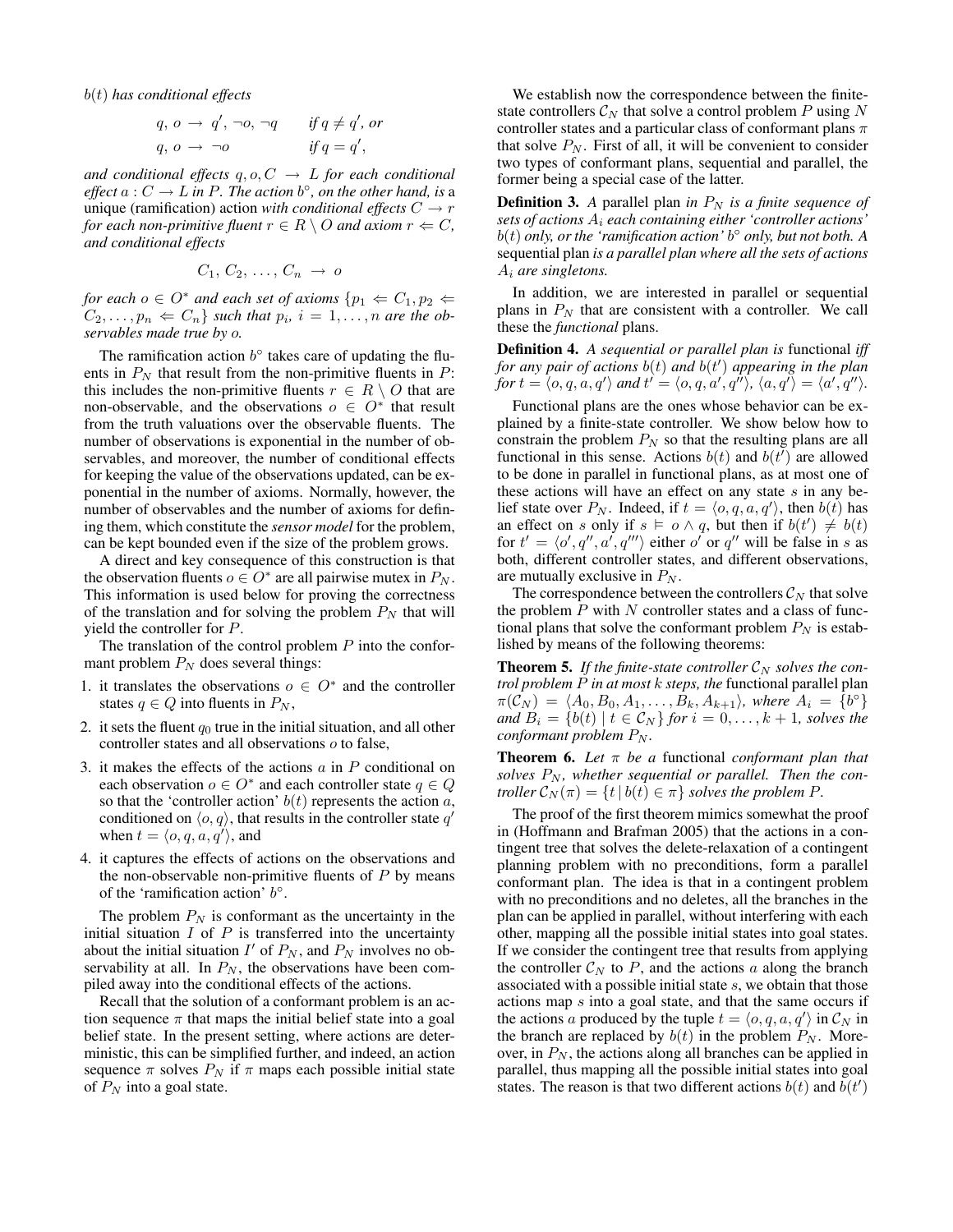done at the same time in different branches cannot interfere, very much as actions in the delete relaxation.

# Solving the Conformant Problem

In order to solve the conformant problem  $P_N$ , we take advantage of a sound and complete translation into classical planning (Palacios and Geffner 2007), which is used either with a sequential suboptimal heuristic-search planner, or with an optimal parallel SAT-based planner. In the first case, we enforce solutions to be *functional* in the sense of Definition 4 by modifying the resulting classical problem  $P_N$  with the addition of new fluents. In the second case, we modify the CNF encoding by changing the mutex clauses.

For a conformant planning  $P_N$ , Palacios and Geffner define a family of translations. We will make use of the translation  $K_{S0}$  that maps  $P_N$  into the classical planning problem  $K_{S0}(P_N)$ . This translation is sound and complete, meaning that the conformant plans for  $P_N$  correspond to the classical plans for  $K_{S0}(P_N)$ , provided that certain dummy actions created in the translation (merges) are dropped. The translation is polynomial in the number of initial states of  $P$  and is thus effective when this number is not large.

### The Controller from a Sequential Planner

Here we are interested in *functional* plans for the classical problem  $K_{S0}(P_N)$ , where  $P_N$  is the conformant problem associated with the control problem  $P$ . We obtain these plans by transforming  $K_{S0}(P_N)$  slightly into a new classical planning problem  $K_{S0}(\overline{P_N})$  such that the classical plans for  $K'_{S0}(P_N)$  are the functional plans for  $K_{S0}(P_N)$ , and hence, the functional conformant plans for  $P_N$ . Recall that a plan π, sequential or parallel, is functional if for every pair  $\langle o, q \rangle$ of observation  $o$  and controller state  $q$  there is at most one operator  $b(t)$  in  $\pi$  with  $t = \langle o, q, a, q \rangle$ .

Non-functional plans can be excluded by adding two types of fluents  $unused(o, q)$  and  $mapped(t)$  for all  $o \in O^*$ ,  $q \in Q$ , and  $t = \langle o, q, a, q' \rangle$ , and adding actions  $map(t)$ . The action  $map(t)$  for  $t = \langle o, q, a, q' \rangle$  has precondition unused(o, q) and effects mapped(t) and  $\neg$ unused(o, q), while each literal  $mapped(t)$  is added as a precondition of the action  $b(t)$ . By making the new fluents initially false, the functional plans for  $K_{S0}(P_N)$  become simply the plans for  $K'_{S0}(P_N)$ :

**Theorem 7.** Let  $\pi$  be a plan computed for  $K'_{S0}(P_N)$  by a classical planner. Then, the finite-state controller  $C_N(\pi)$  =  ${t | b(t) \in \pi}$  *solves the control problem P.* 

### The Controller from a SAT Parallel Planner

It is possible and often convenient, however, to compute a functional *parallel* plan that solves  $K_{S0}(P_N)$ . We have found it useful to use a SAT planner for computing such plans (Kautz and Selman 1996; Hoffmann et al. 2007). In this case, the restrictions ensuring that the resulting parallel plans are functional can be expressed more conveniently by means of additional literals and clauses.

Let  $F[K_{S0}(P_N)]$  be the standard CNF encoding of the classical planning problem  $K_{S0}(P_N)$  with conditional effects, for some planning horizon, expressing the parallelism

| Domain                 | Inst.        | N              | Planner     | Time    | Fig | Works for                   |  |
|------------------------|--------------|----------------|-------------|---------|-----|-----------------------------|--|
| Hall-A<br>$1 \times 4$ |              | $\overline{c}$ | Both        | 0.0     | 1   | $1 \times n$                |  |
|                        | $4 \times 4$ | 4              | Satplan     | 5,730.5 | 2   | $n \times m$                |  |
| Hall-R                 | $1 \times 4$ | 1              | Both        | 0.0     |     | $1 \times n$                |  |
|                        | $4 \times 4$ | 1              | Both        | 0.0     | 2   | $n \times m$                |  |
| Prize-A                | $4 \times 4$ | 1              | <b>LAMA</b> | 0.0     | 3   | $4 \times n$ , $3 \times n$ |  |
| Corner-A               | $4 \times 4$ | 1              | Both        | 0.1     | 3   | $n \times m$                |  |
| Prize-R                | $3 \times 3$ | 2              | <b>LAMA</b> | 0.1     |     | $4 \times n, n \times 4$    |  |
|                        | $5 \times 5$ | 3              | LAMA        | 2.7     | 3   | $6 \times n, 5 \times n$    |  |
| Corner-R               | $2 \times 2$ | 1              | <b>Both</b> | 0.0     |     | $n \times m$                |  |
| Prize-T                | $3 \times 3$ | 1              | <b>Both</b> | 0.1     | 3   | $n \times m$                |  |
| <b>Blocks</b>          | 6            | 2              | Both        | 0.8     | 5   | $n$ blocks                  |  |
| Visual-M               | (8, 5)       | 2              | Satplan     | 1,289.5 | 5   | (n, m)                      |  |
| Gripper                | (3, 5)       | 2              | Satplan     | 4.996.1 | 6   | (n, m)                      |  |

Table 1: Summary of results for some selected controllers: domain, instance, number of states, planner that solved the instance, the time in seconds taken by the fastest planner, figure where controller is shown, and instances for which the controller works.

captured in Definition 3. That is, in this encoding we only disallow parallelism between 'controller actions'  $b(t)$  and the ramification action  $b^{\circ}$ , but add instead other exclusions. We refer to the resulting formula as  $F'[K_{S0}(P_N)]$ . In this formula, we add first a mutex constraint at all time points between the pairs of literals  $Ko/s$  and  $Ko'/s$ , for different observations  $o, o' \in O^*$  and every possible initial state  $s \in S_0$ . Likewise, we add a mutex constraint at all time points between pairs of different literals  $Kq/s$  and  $Kq'/s$ , and do the same for the empty tag in place of s. The literals  $KL/s$ are added by the translation  $K_{S0}$ , and these constraints over them capture implicit mutex constraints among different observations and among different controller states. Last, we add in  $F'[K_{S0}(P_N)]$  the constraints that ensure that the parallel plans encoded in the models of this formula are functional. These constraints make any pair of actions  $b(t)$  and  $b(t')$  exclusive *at any pair of time points* if  $t = \langle q, o, a, q' \rangle$ ,  $t' = \langle q, o, a', q'' \rangle$ , and either  $a \neq a'$  or  $q' \neq q''$ .

Theorem 8. *Let* M *be a model of the CNF formula*  $F'[K_{S0}(P_N)]$  *obtained by a* SAT solver. Then, the con*troller*  $C_N(M) = \{t \mid b(t)$  *is true in* M *at some time point*} *is a finite-state controller that solves the control problem* P*.*

In this approach, the controller  $\mathcal{C}_N$  is obtained by invoking a SAT solver over the CNF formula  $F'[K_{S0}(P_N)]$  defined for a plan horizon that is increased from 0 until a model is found. The properties of the CNF encoding of classical plans and the completeness of the above translations ensure that this procedure terminates if there is one such controller.

# Experiments

We computed finite-state controllers for control problems over a number of domains: navigation in halls and grids, trash collection, blocks, and gripper. For each problem  $P$  and a given number of controller states  $N$ , the conformant translation  $P_N$  is first obtained, and then the problem  $K'_{S0}(P_N)$  is solved by a classical planner or by a SAT-based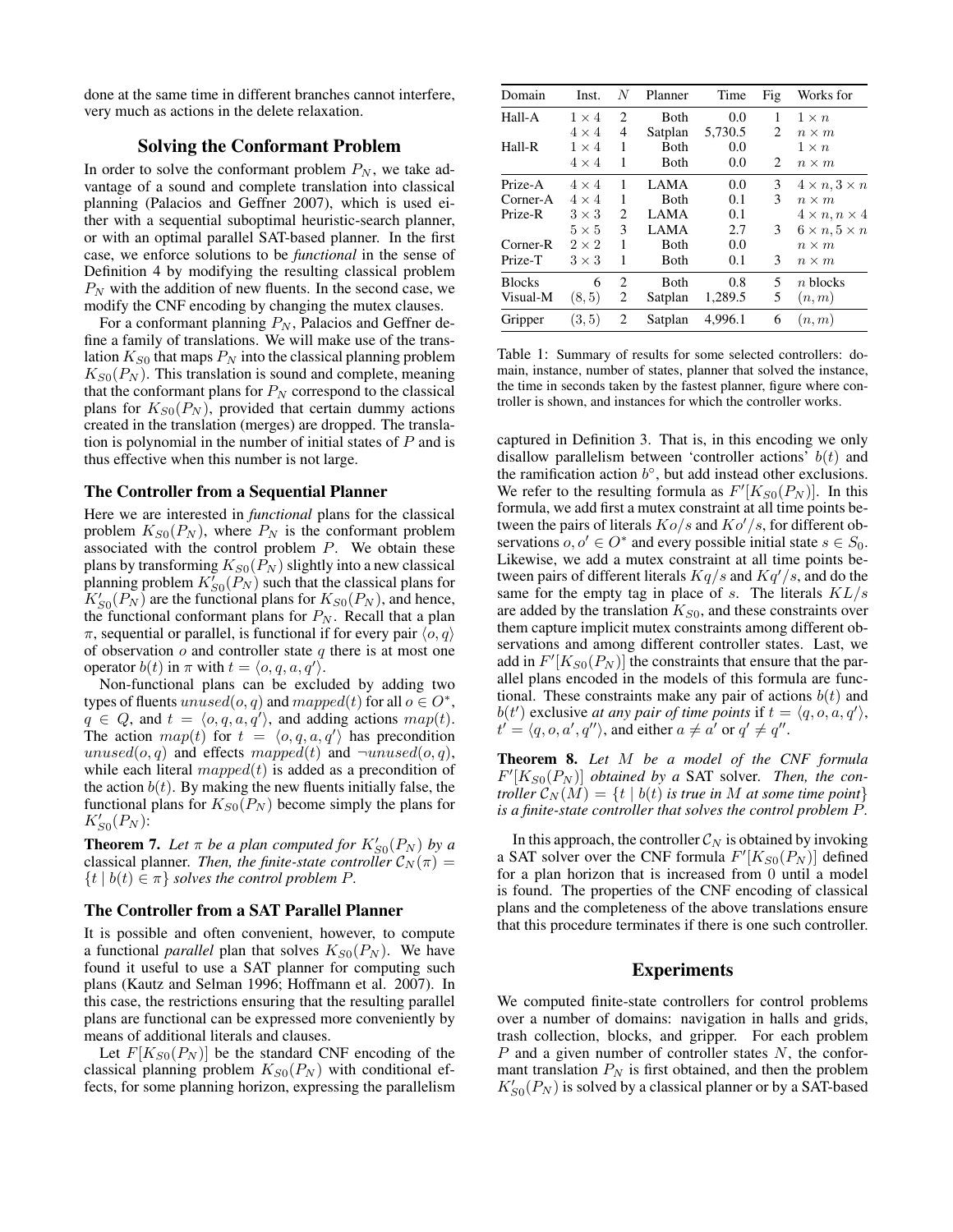

Figure 2: *Top:* 4-state controller obtained for the instance of Hall-A shown on right, with resulting execution. *Bottom:* memoryless controller obtained for the instance of Hall-R shown on right, with resulting execution. In Hall-A agent moves in each of the four directions, in Hall-R it only moves forward but rotates. Both controllers generalize to Halls of any size and work in the presence of non-deterministic effects.

planner using the CNF formula  $F'[K_{S0}(P_N)]$ <sup>3</sup>. In the first case, LAMA (Richter, Helmert, and Westphal 2008) is used, in the second case, the SAT-based parallel planner reported in (Hoffmann et al. 2007), that handles conditional effects, is used. We tried other planners and solvers, but these ended up being the best choices.<sup>4</sup> Experiments were performed on Xeon processors running at 1.86GHz in a 2Gb RAM Linux machine.

Table 1 provides a summary of most of the experimental results. It details the domains, the instance size used to derive the controller, the number of states in the controller, the planner used, the time taken, the figure where the controller is shown, and the family of instances for which the resulting controller applies.

### Halls

The problem in the introduction is the version  $1 \times 5$  of the Halls domain. The  $n \times n$  version, includes four  $1 \times n$  halls arranged in a square, and observable marks A, B, C, D at the four corners. Starting in A, the robot has to visit all the marked positions and return to  $A$ . As in the problems involving grids below, we consider two representations for the problem: in Hall-A, there are four actions that move the agent in each of the four possible directions, in Hall-R, there is the action to move forward, and two actions for turning 90<sup>°</sup> left or right. Thus one representation involves absolute coordinates (A), the other coordinates that are relative to the agent (R). In the second representation, the presence of a wall in front of the agent can be detected  $(W)$ .



Figure 3: *Top:* memoryless controller obtained for the instance of Prize-A shown on right, with resulting execution. *Second Row:* memoryless controller obtained for the instance of Corner-A shown on right, with resulting execution. *Third Row:* 3-state controller for the 5 × 5 instance of Prize-R. *Bottom:* Memoryless controller for the  $4 \times 4$  instance of Prize-T shown on right.

 $\circ$   $\overline{\circ}$   $\overline{\circ}$   $\overline{\circ}$   $\overline{\circ}$   $\overline{\circ}$   $\overline{\circ}$   $\overline{\circ}$   $\overline{\circ}$   $\overline{\circ}$   $\overline{\circ}$   $\overline{\circ}$   $\overline{\circ}$   $\overline{\circ}$   $\overline{\circ}$   $\overline{\circ}$   $\overline{\circ}$   $\overline{\circ}$   $\overline{\circ}$   $\overline{\circ}$   $\overline{\circ}$   $\overline{\circ}$   $\overline{\circ}$   $\overline{\circ}$   $\overline{\circ}$ 

A 4-state controller obtained for the  $4 \times 4$  instance of Hall-A, and a memoryless controller obtained for a  $4 \times 4$  instance of Hall-R are shown in Fig. 2. The arrows in the cells show the execution that results when the controller is applied to the initial state where the agent is at  $A$ . Both controllers generalize to Halls of any dimension, and work also in the presence of noise in both the initial situation and in the action effects. This generalization is achieved in spite of having inferred the controller from a fixed initial state, and results from the change of representation: sequential plans do not generalize as they do not represent finite-state controllers, unless we associate controller states with time indices. By removing the dependence on time indices, the generalization is achieved. Another way to look at the controllers, is as contingent plans in a language where looping constructs are allowed (Levesque 2005).

#### Navigation in Grids

The domains Prize and Corner involve rectangular grids. In Prize, the agent has to scan the grid completely for a hidden prize; in Corner, the agent has to get to the top-left corner. The domain options 'A' and 'R' represent the two possible encodings as in Hall, except for the observations: in 'A', the agent observes the presence of walls in the four adjacent cells; in 'R', the agent observes the presence of a wall in front. In the Corner instances, the agent starts in an unknown

 $3$ The number of controller states N is set by hand in the experiments, although one could also search for  $N$  by looking for the minimum integer  $N$  for which a solution to the conformant planning problem  $P_N$  can be found starting with  $N = 1$ .

<sup>4</sup> Silvia Richter made an adjustment in LAMA for us, as LAMA could not extract the multivalued variables involved.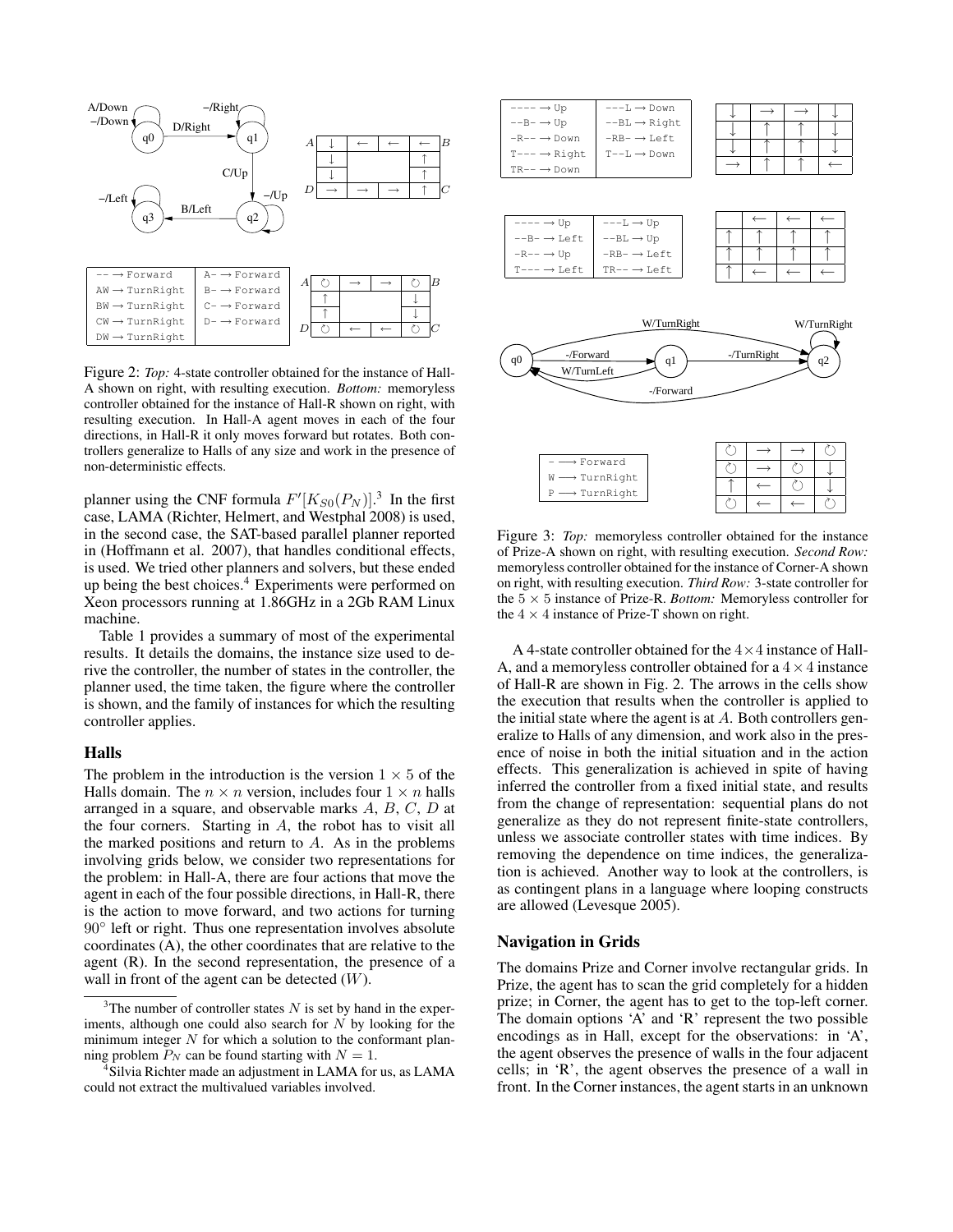| $FNIJ \rightarrow WanderForTrack$ | $A A I J \rightarrow Gra b$          |
|-----------------------------------|--------------------------------------|
| $FAU \rightarrow WanderForTrack$  | $AFU \rightarrow WanderFor Trashcan$ |
| $FFU \rightarrow$ WanderForTrash  | $AFU \rightarrow WanderFor Trashcan$ |
| $NAIJ \rightarrow MoveToTrash$    | $FNH \rightarrow MoveToTrashcan$     |
| $NNU \rightarrow MoveToTask$      | $FAH \rightarrow Drop$               |
| $NFU \rightarrow MoveToTrack$     | $FAH \rightarrow Drop$               |
| $ANU \rightarrow$ Grab            |                                      |

Figure 4: Memoryless Controller for Trash Collecting: first position in observation vector refers to how far is the trash (Far, Near, At), the second to how far is the trash can (Far, Near, At), and the third, to whether trash is being held.

location; in Prize, the agent starts at the top-left corner.

Some of the controllers obtained for these domains are shown in Fig. 3. Surprisingly, the memoryless controller obtained for the  $4 \times 4$  instance of Prize-A (Top), does not generalize to all grids, but only to grids of any 'height'. Probably, the solution for the  $5 \times 5$  would generalize to any grid size, but we could not solve it (more about this below). On the other hand, the controller obtained for Corner-A for a  $4 \times 4$  instance (Fig. 3, Second Row), generalizes to any grid size. In this controller, the agent moves along the walls to get to the target corner, and on all other locations, it moves toward one particular wall. This policy is actually very robust, and works in the presence of noisy actions or changes in the initial situation. A 3-state controller for the  $5 \times 5$ instance of Prize-R is also shown (Fig. 3, Third Row). As in the  $4 \times 4$  instance of Prize-A, the controller generalizes along one dimension but not along the other. We also tried a variation of Prize-R, called Prize-T, in which the agent is allowed to drop 'pebbles' as it moves around the grid like in the story of Hansen and Gretel. The agent can observe both whether it is in front of a wall ('W') or in front of a cell with a pebble ('P'). Figure 3 (Bottom) shows the memoryless controller obtained from a  $3 \times 3$  instance that solves the problem Prize-T for any grid size, by making the agent scan the grid by following an spiral.

### Trash Collecting

Figure 4 shows a controller for a trash-can collecting robot (Connell 1990; Murphy 2000; Mataric 2007), that can wander for a target object until the object is near, can move to an object if the object is near, can grab an object if located right where the object is, and can drop an object if the object is being held. The task is to move around, wandering for trash, and when a piece of trash is being held, wander for a trash can to drop it. In the encoding, the observable fluents are trash-held, far-from- $X$ , near- $X$  and at- $X$  where  $X$  is trash or trashcan. The observations correspond to vectors ABC where A refers to how far is the trash (Far, Near, At), B refers to how far is the trash can (Far, Near, At), and C refers to whether the trash is being held (Held, Unheld). This problem is solved in milliseconds.

### Blocks

The first blocksworld problem (Blocks) represents a tower with  $n$  blocks, and the goal is to have a green block 'collected'. We encode the domain with three actions, Unstack,



Figure 5: *Left.* Blocks: 2-state controller for collecting a green block in a tower, by observing whether the top block is green and whether an object is being held. *Right.* Visual-M: 2-state controller for placing a visual marker on top of a green block.



Figure 6: Gripper: 2-state controller for the instance (3, 5) that consists of a robot with 3 grippers and an uncertain number of balls, from 1 to 5. The controller generalizes for problems with an arbitray number of balls and grippers.

Drop, and Collect, that take no arguments and have conditional effects. The first, if block  $x$  is clear and on  $y$ , unstacks  $x$ , clears  $y$ , and puts  $x$  in the gripper; the second discards the block being held, and the third, collects it. If this block is green, the goal is achieved, otherwise a dead end results. The observable fluents are whether the top block in the tower is green  $(G)$ , and whether a block is being held  $(H)$ . Thus the condition that the block being held is green is not observable, and a memoryless controller would not solve the problem. A 2-state controller that generalizes to any number of blocks is shown in Fig. 5 (left).

The second blocksworld problem (Visual-M) is about placing a visual marker on top of a green block in a blocksworld scene, and is inspired by the use of deictic representations in (Chapman 1989; Ballard et al. 1997). The visual marker, initially at the lower left corner, can be moved along the four compass directions between the cells of the scene, one cell at a time. The observations are whether the cell beneath the marker is empty ('C'), is a non-green block ('B'), or is a green block  $({}^{\circ}G'$ ), and whether it is on the table  $({}^{\circ}T'$ ) or not ('-'). We obtained controllers for different instances yet none generalized over arbitrary configurations. An instance  $(n, m)$  contains m horizontal cells and n blocks in some diposition. By restricting the left/right movements of the visual marker to the level of the table (i.e., when 'T' is observed true), however, we obtained a controller that works for *any* number of blocks and cells. It is shown in the right side of Fig. 5, and it basically searches for a tower with a green block from left to right, going all the way up to the top in each tower, then going all the way down to the table, and iterating in this manner until the visual marker appears on top of a block that is green.

### Gripper

This is a version of the familiar Gripper domain, where a robot with a number of grippers must carry balls from room